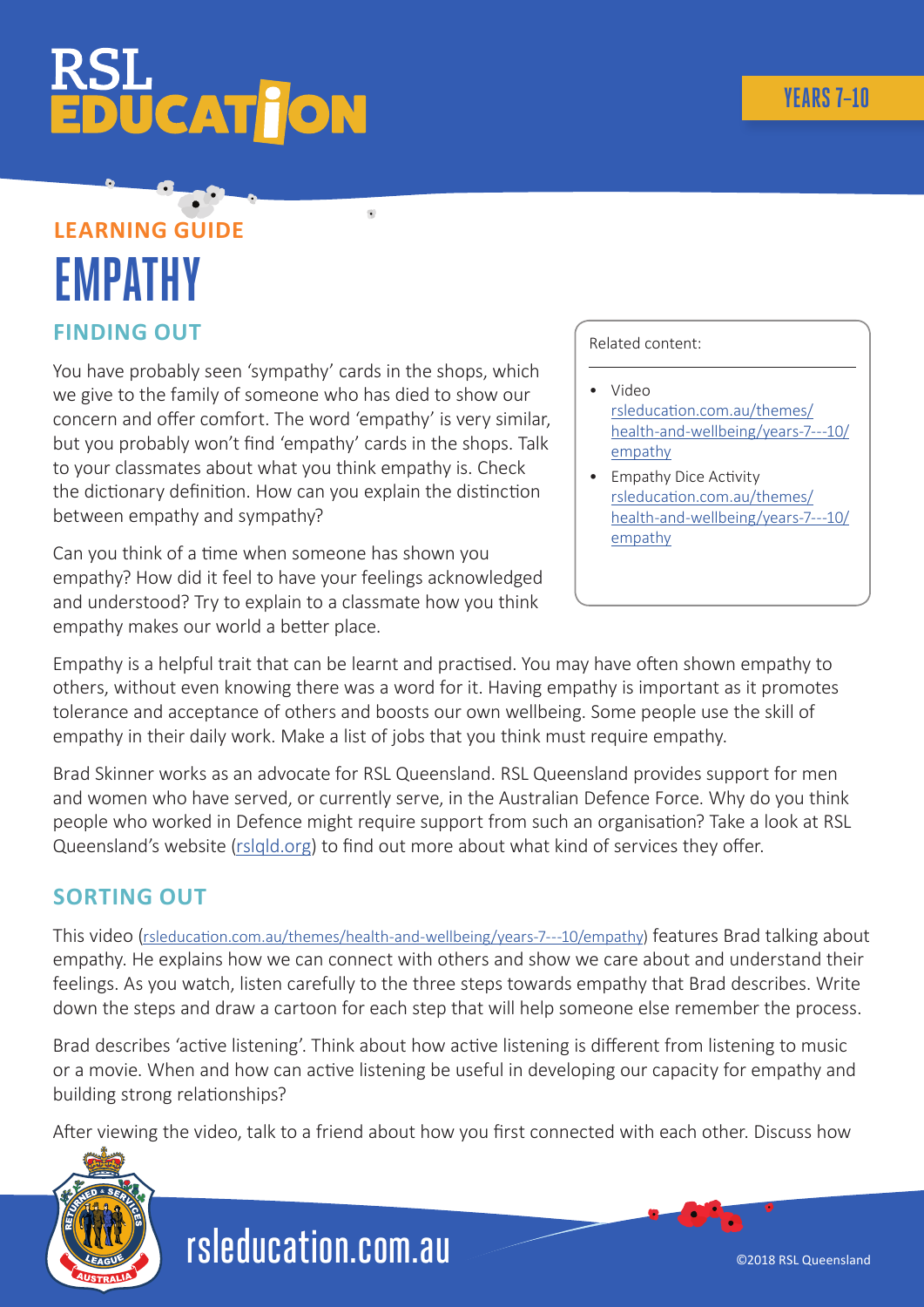### **YEARS 7–10**

# **ŪCAT JON**

empathy and active listening has helped you strengthen your friendship. Talk about how it might be more challenging to make a similar connections with someone else.

- Why is it not always easy to understand another person's point of view?
- When is it most difficult to 'walk in someone else's shoes'?
- Why is it important to be respectful, tolerant and accepting of others, even when they think differently about things?

Brainstorm some different ways of communicating with others, especially in highly emotional times when finding the right words seems difficult.

#### **TAKING ACTION**

Find a news item that features someone who needs empathy. You can search social media, news and magazines for a story that shows someone facing a challenging situation that they may need support to overcome. Make a list of the emotions you think they might be feeling. How would you begin to connect with this person if you were in the same room? With a friend, role play a conversation where you can actively listen and demonstrate empathy for this person. What practical support could you offer? Apart from spoken words, in what other ways could you communicate with this person?

Examine the story on the Empathy cards. Act out the scenario with your group, card by card, and work through each set of questions as you go, sharing your ideas and actively listening to others.

Research some charitable organisations in your area to find out how they offer support to people in need. Find out who founded the organisation and how it has developed. How does this organisation make a difference in the community? Reflect on how empathy is involved. Here are some examples you may begin with:

- Lifeline ([lifeline.org.au](http://www.lifeline.org.au))
- Australian Red Cross [\(redcross.org.au](http://www.redcross.org.au))
- The Salvation Army [\(salvos.org.au](http://www.salvos.org.au))
- CanTeen [\(canteen.org.au](http://canteen.org.au))
- Meals on Wheels Queensland [\(qmow.org](http://qmow.org))
- RSL Queensland [\(rslqld.org](http://rslqld.org))